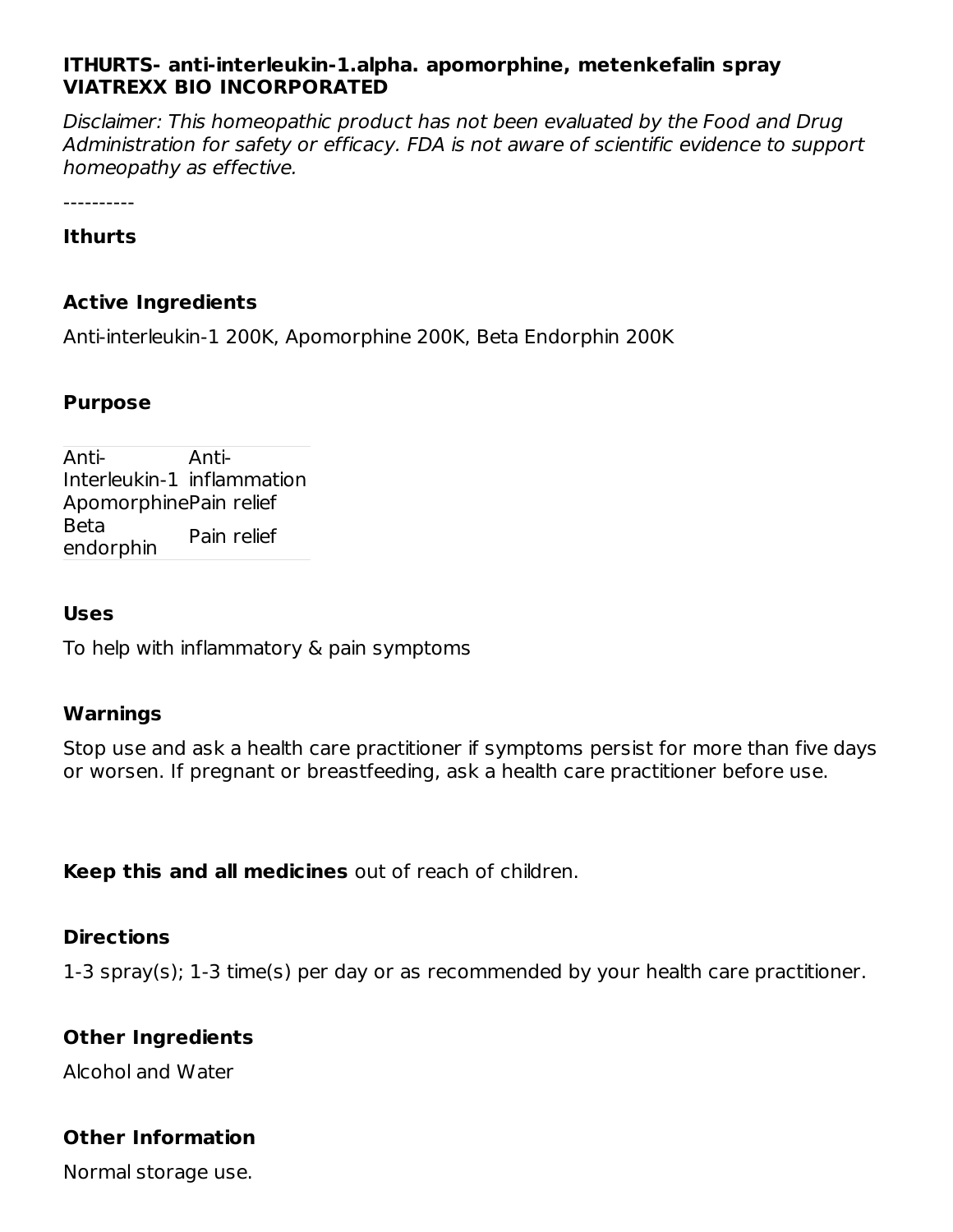Do not use if tamper-evident seal is broken or removed.

## **Principal Display Panel**

**ITEM: VPC0290**

## **NDC 63776-270-14**

Homeopathic remedy

## **Ithurts**

## **• To help with inflammatory & pain symptoms**

**Oral spray** 30ml 1 oz

**Viatrexx**™ Bio Incorporated

Manufactured by Viatrexx www.viatrexx.com Newark, DE 19713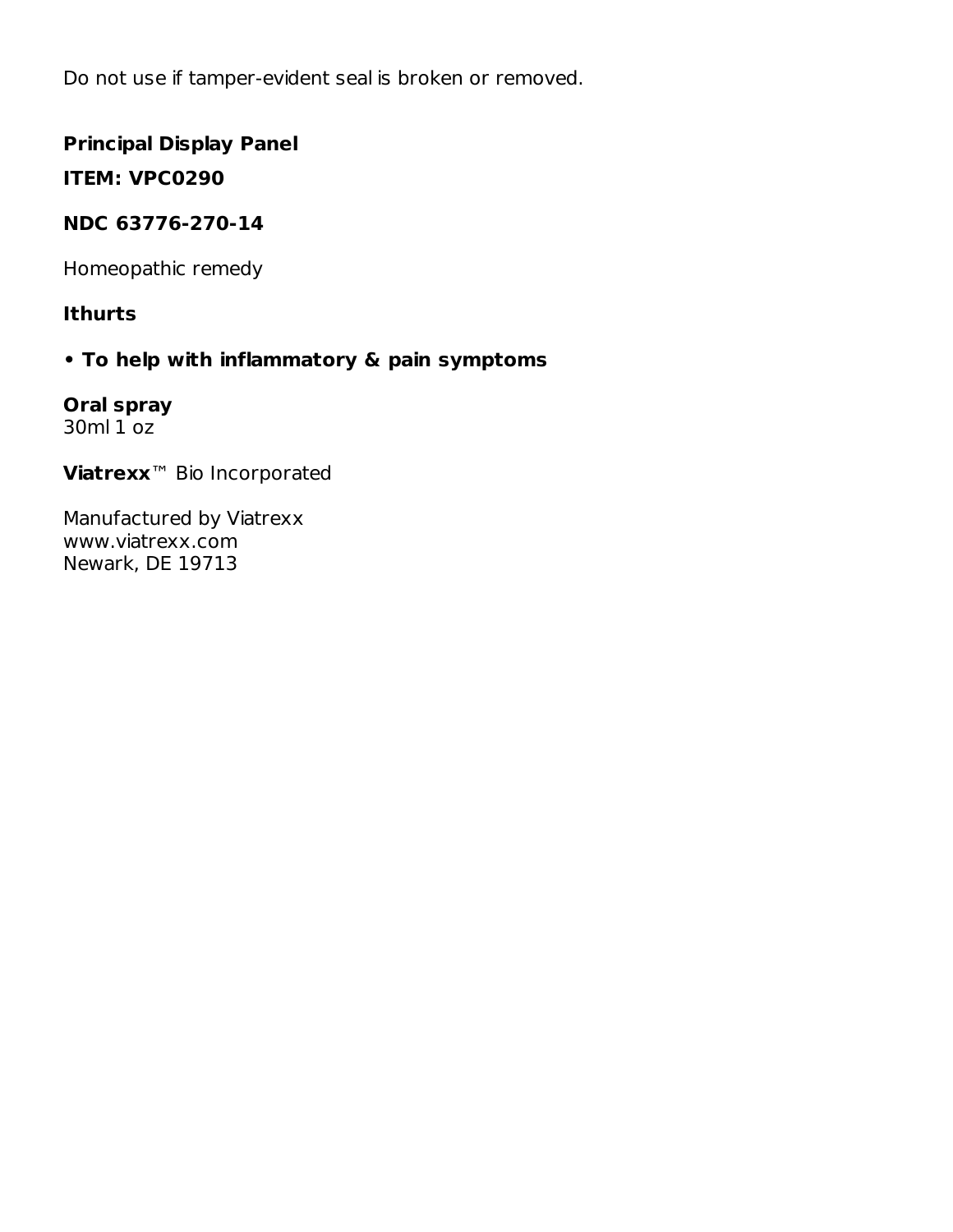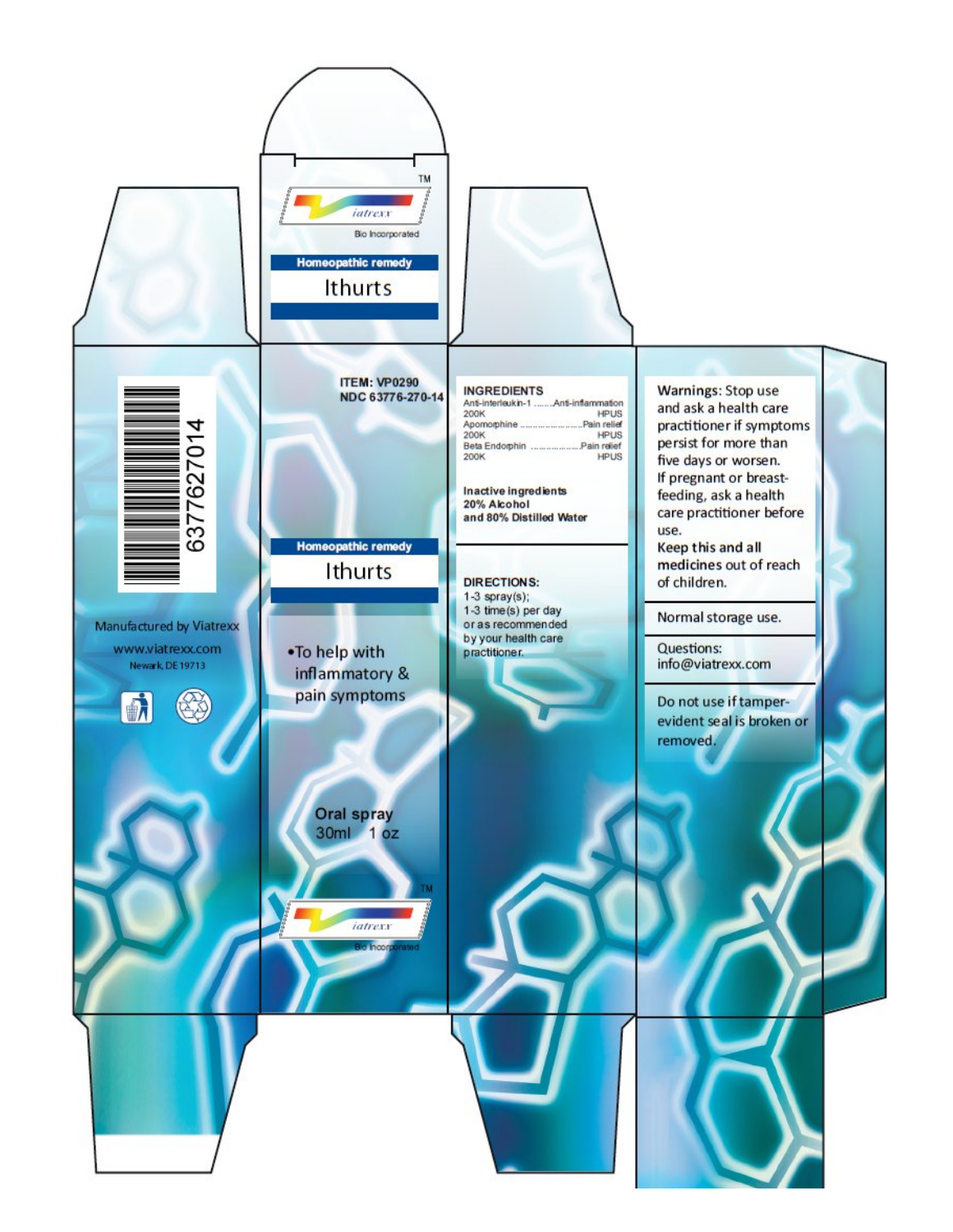

## **Ithurts**

30 mL  $1<sub>oz</sub>$ 

**Viatrexx**™ Bio Incorporated

ITEM: VPC0290 NDC: 63776-270-14

**INDICATIONS:** To help with inflammatory & pain symptoms

**DIRECTIONS:** 1-3 spray(s); 1-3 time(s) per day or as recommended by your health care practitioner.

Mfg. for **Viatrexx Bio Incorporated www.viatrexx.com Newark, DE 19713**

# Ithurts **INGREDIENTS**

ITEM: VPC0290 NDC: 63776-270-14

> Anti-Interleukin-1, Apomorphine, Beta Endorphin 200K. Inactive ingredients 20% Alcohol & 80% Distilled water.

**INDICATIONS:** To help with inflammatory & pain symptoms



DIRECTIONS:

 $1-3$  spray(s); 1-3 time(s) per day or as recommended by your health care practitioner.

Mfg. for

**Viatrexx Bio** Incorporated www.viatrexx.com Newark, DE 19713

## **ITHURTS**

anti-interleukin-1.alpha. apomorphine, metenkefalin spray